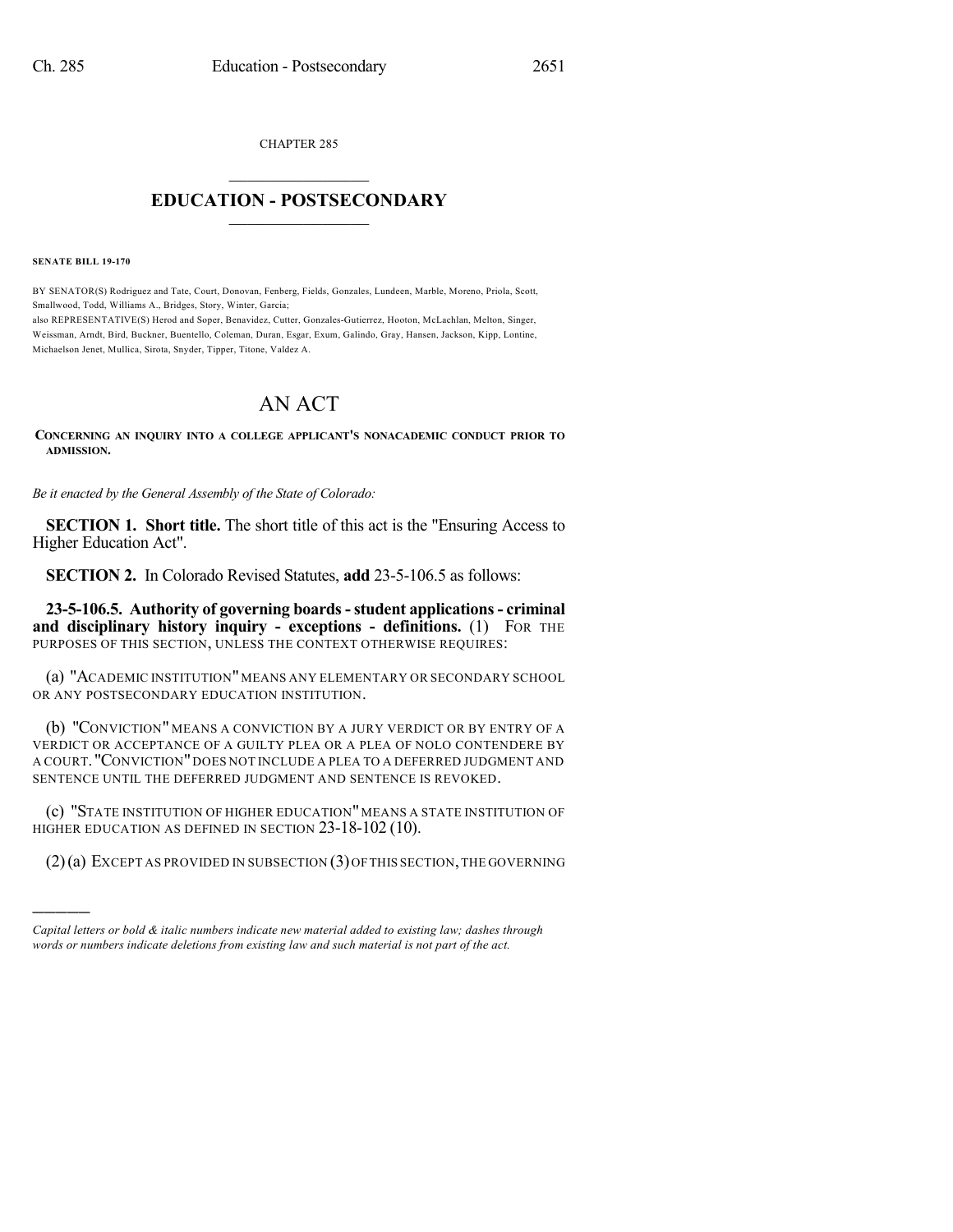BOARD OF ANY STATE INSTITUTION OF HIGHER EDUCATION SHALL NOT INQUIRE INTO, OR REQUIRE DISCLOSURE OF, AN APPLICANT'S CRIMINAL HISTORY, OR DISCIPLINARY HISTORY AT ANOTHER ACADEMIC INSTITUTION, ON ANY FORM OF APPLICATION, INCLUDING ELECTRONIC APPLICATIONS, FOR ADMISSION TO THE STATE INSTITUTION OF HIGHER EDUCATION.

(b) THE APPLICATION OR INSTRUCTIONS FOR THE APPLICATION FOR ADMISSION TO A STATE INSTITUTION OF HIGHER EDUCATION MUST INFORM AN APPLICANT OF THE APPLICANT'S RIGHTS PURSUANT TO THIS SECTION, INCLUDING THE RIGHT TO APPEAL A DECISION MADE BASED ON ANY INFORMATION REQUIRED TO BE DISCLOSED PURSUANT TO SUBSECTION (3) OF THIS SECTION, AND THAT, PURSUANT TO SECTION 24-72-702, THE APPLICANT IS NOT REQUIRED TO DISCLOSE ANY INFORMATION CONTAINED IN SEALED RECORDS.

(c) (I) A STATE INSTITUTION OF HIGHER EDUCATION THAT ACCEPTS A FORM OF APPLICATION THAT MAY ALSO BE USED TO APPLY FOR ADMISSION TO ANY OTHER INSTITUTION OF HIGHER EDUCATION SHALL NOT CONSIDER ANY INFORMATION PROVIDED BY THE STUDENT ON THAT APPLICATION THAT THE STATE INSTITUTION OF HIGHER EDUCATION IS PROHIBITED FROM INQUIRING INTO PURSUANT TO THIS SECTION.

(II) NOTWITHSTANDING ANY PROVISION OF THIS SECTION, A STATE INSTITUTION OF HIGHER EDUCATION MAY CONSIDER CRIMINAL CONVICTION HISTORY IF INFORMATION PERTAINING TO SUCH HISTORY IS PROVIDED ON AN APPLICATION THAT IS DESIGNED BY A NATIONAL APPLICATION SERVICE, TAILORED FOR ADMISSION TO A SPECIFIC DEGREE PROGRAM, AND USED BY POSTSECONDARY EDUCATION INSTITUTIONS IN OTHER STATES. AN APPLICANT DENIED ADMISSION BASED ON INFORMATION PROVIDED ON AN APPLICATION PURSUANT TO THIS SUBSECTION  $(2)(c)(II)$  THAT AN INSTITUTION WOULD OTHERWISE BE PROHIBITED FROM INQUIRING INTO PURSUANT TO THIS SECTION HAS THE RIGHT TO APPEAL THAT DECISION PURSUANT TO SUBSECTION  $(4)(b)$  OF THIS SECTION.

(d) EXCEPT AS AUTHORIZED PURSUANT TO ANY OTHER SECTION OF LAW, THE GOVERNING BOARD OF ANY STATE INSTITUTION OF HIGHER EDUCATION MAY NOT OBTAIN THE CRIMINAL HISTORY, OR DISCIPLINARY HISTORY AT ANOTHER ACADEMIC INSTITUTION, OF AN APPLICANT AT ANY TIME PRIOR TO ADMITTING THE APPLICANT.

(e) ASTATE INSTITUTION OF HIGHER EDUCATION MAY NOT USE AS THE BASIS FOR REJECTION OF AN APPLICANT ANY INFORMATION THAT THE INSTITUTION IS PROHIBITED FROM COLLECTING PURSUANT TO THIS SECTION, REGARDLESS OF HOW THAT INFORMATION IS OBTAINED.

(3) NOTWITHSTANDING ANY REQUIREMENT IN THIS SECTION, THE GOVERNING BOARD OF A STATE INSTITUTION OF HIGHER EDUCATION, ON ANY FORM OF APPLICATION FOR ADMISSION, MAY INQUIRE INTO ANY OF THE FOLLOWING:

(a) AN APPLICANT'S PRIOR CONVICTIONS FOR STALKING, SEXUAL ASSAULT, AND DOMESTIC VIOLENCE;

(b) AN APPLICANT'S PRIOR CONVICTIONS, WITHIN FIVE YEARS BEFORE SUBMITTING THE APPLICATION, FOR ASSAULT, KIDNAPPING, VOLUNTARY MANSLAUGHTER, OR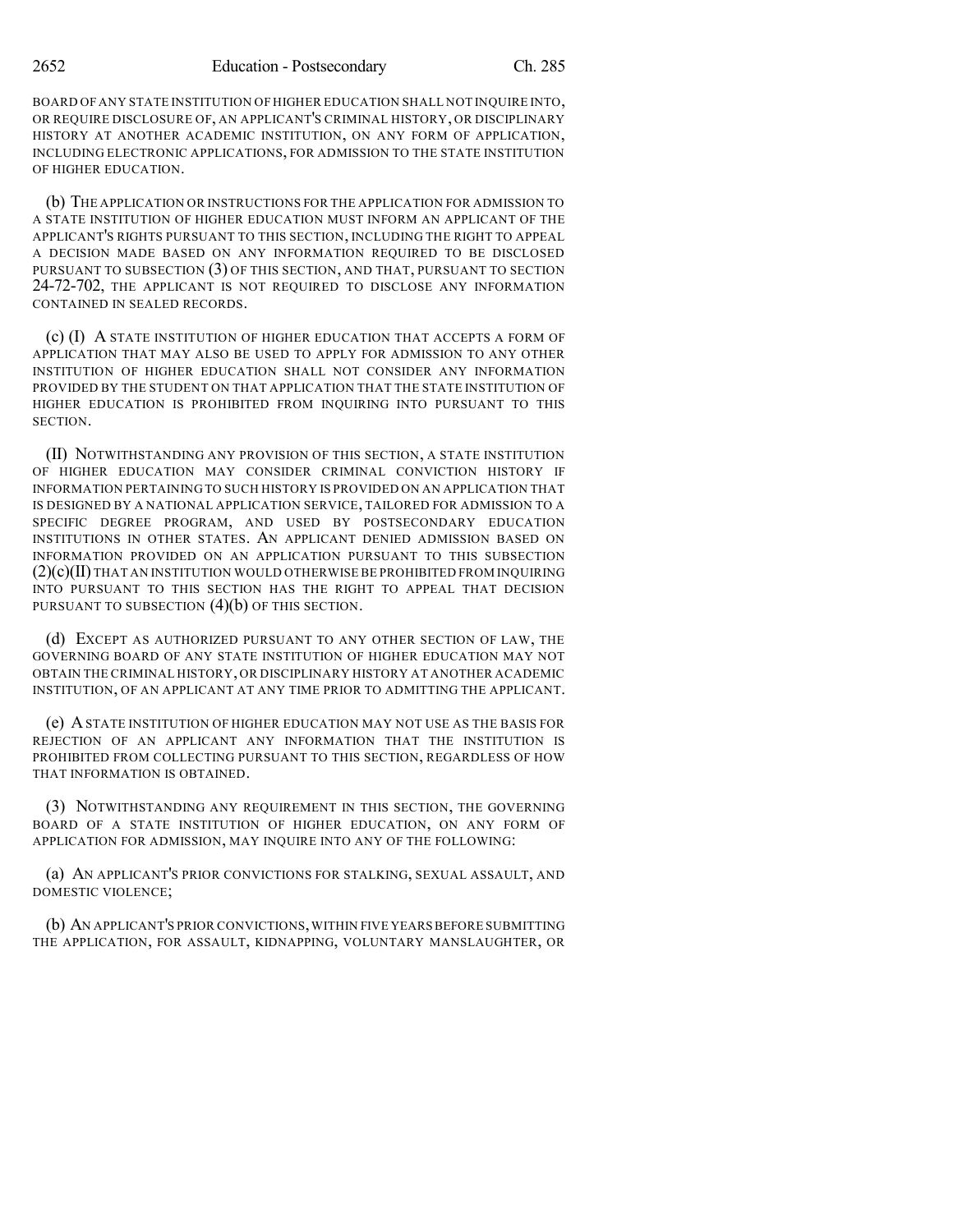MURDER;

(c) AN APPLICANT'S PRIOR DISCIPLINARY HISTORY AT ANOTHER ACADEMIC INSTITUTION FOR STALKING, SEXUAL ASSAULT, AND DOMESTIC VIOLENCE;

(d) ANY CRIMINAL CHARGES PENDING AGAINST THE APPLICANT; AND

(e) AN APPLICANT'S EDUCATIONAL RECORDS RELATED TO ACADEMIC PERFORMANCE.

(4)(a) ANY ADDITIONAL REVIEW BY A STATE INSTITUTION OF HIGHER EDUCATION OF AN OTHERWISE QUALIFIED APPLICANT BASED ON INFORMATION PROVIDED BY THE APPLICANT PURSUANT TO SUBSECTION (3) OF THIS SECTION MUST BE COMPLETED WITHIN A REASONABLE PERIOD OF TIME.

(b) AN APPLICANT DENIED ADMISSION BASED ON INFORMATION PROVIDED BY THE APPLICANT PURSUANT TO SUBSECTION  $(2)(c)(II)$  OR  $(3)$  OF THIS SECTION HAS THE RIGHT TO APPEAL THAT DECISION WITHIN THE STATE INSTITUTION OF HIGHER EDUCATION. THE GOVERNING BOARD OF EACH STATE INSTITUTION OF HIGHER EDUCATION SHALL ADOPT POLICIES AND PROCEDURES FOR APPEALS MADE PURSUANT TO THIS SECTION.

(5) EACH STATE INSTITUTION OF HIGHER EDUCATION SHALL PUBLISH ANY POLICY ENACTED PURSUANT TO THIS SECTION ON THE INSTITUTION'S PUBLICLY ACCESSIBLE WEBSITE AND SHALL FILE SUCH POLICIES WITH THE COMMISSION. A STATE INSTITUTION OF HIGHER EDUCATION SHALL NOTIFY THE COMMISSION AT LEAST THIRTY DAYS BEFORE ENACTING ANY CHANGE TO A POLICY FILED WITH THE COMMISSION.

(6) NOTHING IN THIS SECTION PROHIBITS A STATE INSTITUTION OF HIGHER EDUCATION FROM PROVIDING AN APPLICANT WITH INFORMATION OR COUNSELING CONCERNING LICENSURE IN A PROFESSION THAT MAY RESULT FROM A COURSE OF STUDY.

(7) ASTATE INSTITUTION OF HIGHER EDUCATION MAY INQUIRE INTO AN ADMITTED APPLICANT'S CRIMINAL HISTORY WHEN OBTAINING INFORMATION PERTAINING TO PARTICIPATION IN CAMPUS LIFE OR STUDENT HOUSING.IF AN INSTITUTION ELECTS TO MAKE SUCH INQUIRIES, THE INSTITUTION SHALL CONSIDER THE FOLLOWING:

(a) THE NATURE AND GRAVITY OF ANY CRIMINAL CONDUCT AND WHETHER IT BEARS A DIRECT RELATIONSHIP TO A PARTICULAR ASPECT OF A STUDENT'S PARTICIPATION IN CAMPUS LIFE,INCLUDINGBUT NOT LIMITED TO CAMPUS RESIDENCY AND CAMPUS ACTIVITIES;

(b) THE TIME THAT HAS PASSED SINCE THE OCCURRENCE OF ANY CRIMINAL CONDUCT;

(c) THE AGE OF THE STUDENT AT THE TIME OF THE CONDUCT UNDERLYING A CRIMINAL CONVICTION;

(d) ANY EVIDENCE OF REHABILITATION OR GOOD CONDUCT PRODUCED BY THE